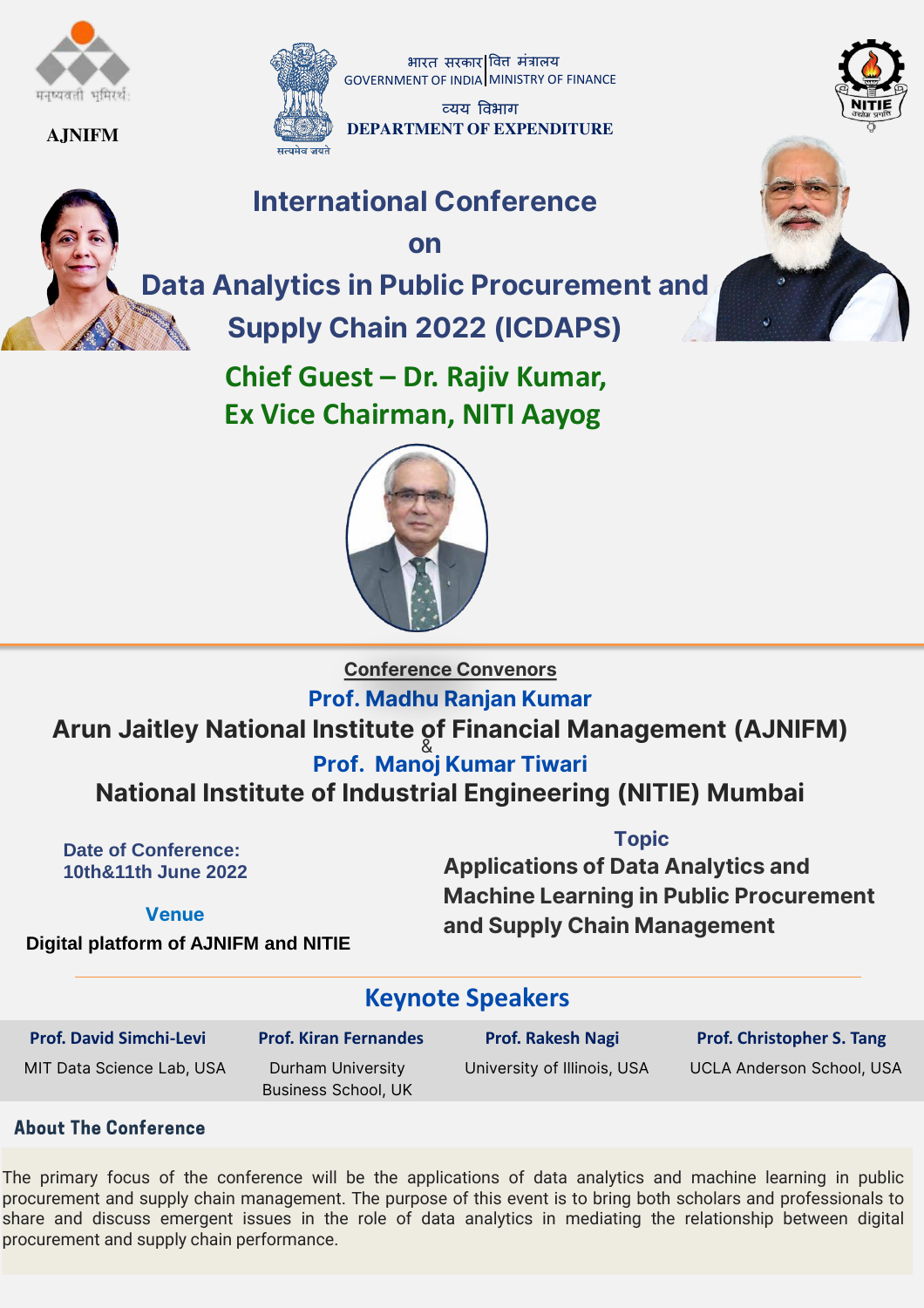## ICDAPS 2022 - Schedule

| Time (IST)                        | <b>Event</b>                  | Link                         | <b>Password</b> |
|-----------------------------------|-------------------------------|------------------------------|-----------------|
|                                   |                               |                              |                 |
| 10:00 AM to 11:00 AM              | <b>Inaugural Function</b>     | Click here to join           | icdaps          |
|                                   | <b>FN Technical Session 1</b> | Click here to join           | icdaps          |
| 11:30 AM to 1:00 PM               | <b>FN Technical Session 2</b> | Click here to join           | icdaps          |
|                                   | <b>FN Technical Session 3</b> | Click here to join           | icdaps          |
| 2:00 PM to 3:00 PM                | <b>Panel Discussion</b>       | Click here to join           | icdaps          |
|                                   | <b>AN Technical Session 1</b> | Click here to join           | icdaps          |
| 3:00 PM to 4:30 PM                | <b>AN Technical Session 2</b> | Click here to join           | icdaps          |
|                                   | <b>AN Technical Session 3</b> | Click here to join           | icdaps          |
| 4:30 PM to 5:00 PM                | Keynote Speech                | Click here to join           | icdaps          |
| Day 2: 11 <sup>th</sup> June 2022 |                               |                              |                 |
| 10:00 AM to 10:30 AM              | Keynote Speech                | Click here to join           | icdaps          |
|                                   | <b>FN Technical Session 1</b> | Click here to join           | icdaps          |
|                                   | <b>FN Technical Session 2</b> | Click here to join           | icdaps          |
| 10:30 AM to 12:00 PM              | <b>FN Technical Session 3</b> | Click here to join           | icdaps          |
|                                   | <b>FN Technical Session 4</b> | Click here to join           | icdaps          |
| 12:15 PM to 1:15 PM               | <b>Panel Discussion</b>       | Click here to join           | icdaps          |
|                                   | <b>AN Technical Session 1</b> | Click here to join           | icdaps          |
| 2:30 PM to 4:00 PM                | <b>AN Technical Session 2</b> | Click here to join           | icdaps          |
|                                   | <b>AN Technical Session 3</b> | Click here to join           | icdaps          |
|                                   | <b>AN Technical Session 4</b> | Click here to join           | icdaps          |
| 4:00 PM to 4:30 PM                | Keynote Speech                |                              |                 |
| 4:30 PM to 5:00 PM                | <b>Valedictory Function</b>   | Click here to join<br>icdaps |                 |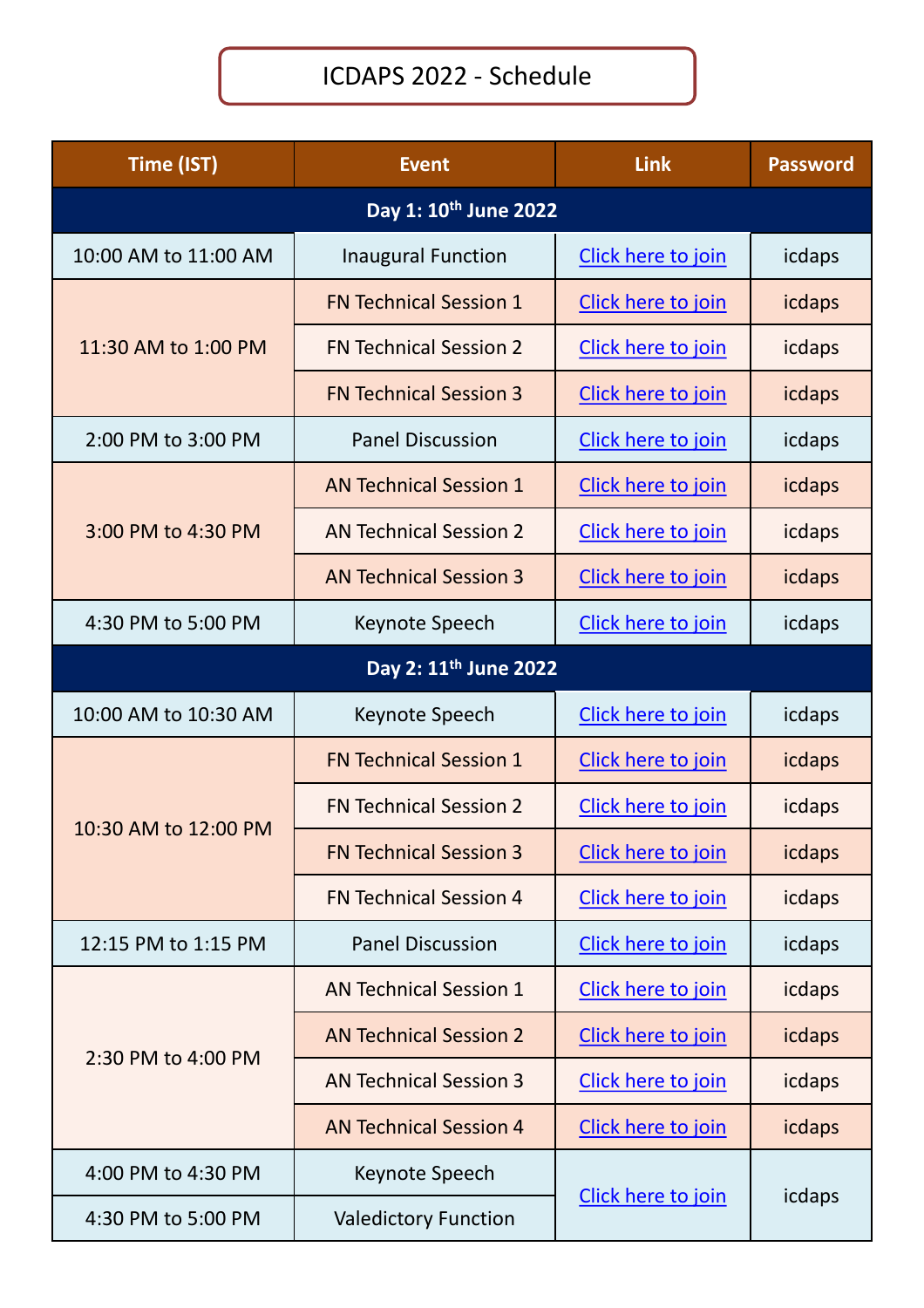### **Inaugural Function (10th June 2022, 10:00 AM to 11:00 AM)**

| Welcome Address by Shri Prabhat R. Acharya, Director AJNIFM,         | $10:00$ AM $- 10:10$ AM |
|----------------------------------------------------------------------|-------------------------|
| Chief Guest Address by Dr. Rajiv Kumar, Ex Vice Chairman, NITI Aayog | $10:10$ AM $- 10:20$ AM |
| Keynote Speech - Prof. Simchi Levi, MIT Data Science Lab, USA        | $10:20$ AM $-$ 10:50 AM |
| Vote of Thanks by Prof. Manoj Kumar Tiwari Director, NITIE           | 10:50 AM - 11:00 AM     |

**[Click here to join](https://nitie.webex.com/nitie/onstage/g.php?MTID=ec4ace1a86cf731ecbdac03d60925a7b6)** (Password **icdaps**)

**Day 1: FN Technical Session 1 10th June 2022, 11:30 AM to 1:00 PM**

| <b>Session Chair</b>       | <b>Mr V P Pathak</b>             | Ex Member Railway Board and Secretary to Govt of India |
|----------------------------|----------------------------------|--------------------------------------------------------|
| <b>Session Co-chair</b>    | <b>Maj.General Vikas Rohilla</b> | Indian Army                                            |
| <b>Faculty Coordinator</b> | <b>Prof. Debabrata Das</b>       | NITIE Mumbai                                           |

| SPOC <sub>1</sub> | Ashish Raj     | ashish.raj.2106005@nitie.ac.in  | +91 7091658573 |
|-------------------|----------------|---------------------------------|----------------|
| SPOC <sub>2</sub> | Ayushi Chauhan | ayushi.chauhan.2020@nitie.ac.in | +91 8198029416 |

| Sr.<br><b>No</b> | <b>Slot Time</b>        | <b>Authors' Name</b>                                                         | <b>Paper Title</b>                                                                                                             | Paper_ID                    |
|------------------|-------------------------|------------------------------------------------------------------------------|--------------------------------------------------------------------------------------------------------------------------------|-----------------------------|
| $\mathbf{1}$     | 11:30 AM - 11:45 AM     | Sachin Kumar and<br>Sanjeev Sinha                                            | A Reverse Logistics Model for<br><b>Waste Plastic Recycling</b>                                                                | 1039                        |
| $\overline{2}$   | $11:45$ AM $- 12:00$ PM | Joshin John                                                                  | Issues in Procurement and<br>Distribution of Plantation Crops: Can<br>AI-ML technologies offer better<br>performance outcomes? | 9043                        |
| 3                | 12:00 PM - 12:15 PM     | Sitadri Roy Choudhury, K.S.<br>Mallikarjuna Rao andOmkar<br>D. Palsule-Desai | Capacity Planning in Decentralized<br><b>Public Food Procurement Supply</b><br>Chains in India                                 | 4999                        |
| $\overline{4}$   | 12:15 PM - 12:30 PM     | Sidheshwar Tiwari                                                            | Potential of public procurement in<br>India to induce in-novation                                                              | Direct<br>Submission        |
| 5                | 12:30 PM - 12:45 PM     | Sushant Kumar Panda                                                          | Data Analytics for Procurement                                                                                                 | <b>Direct</b><br>Submission |
| 6                | 12:45 PM $-$ 1:00 PM    | Dr. Shilpa Narayanswamy<br>and Nikhil Ghantial                               | <b>Supplier Prioritization &amp; Risk</b><br>Management in Procurement                                                         | 2485                        |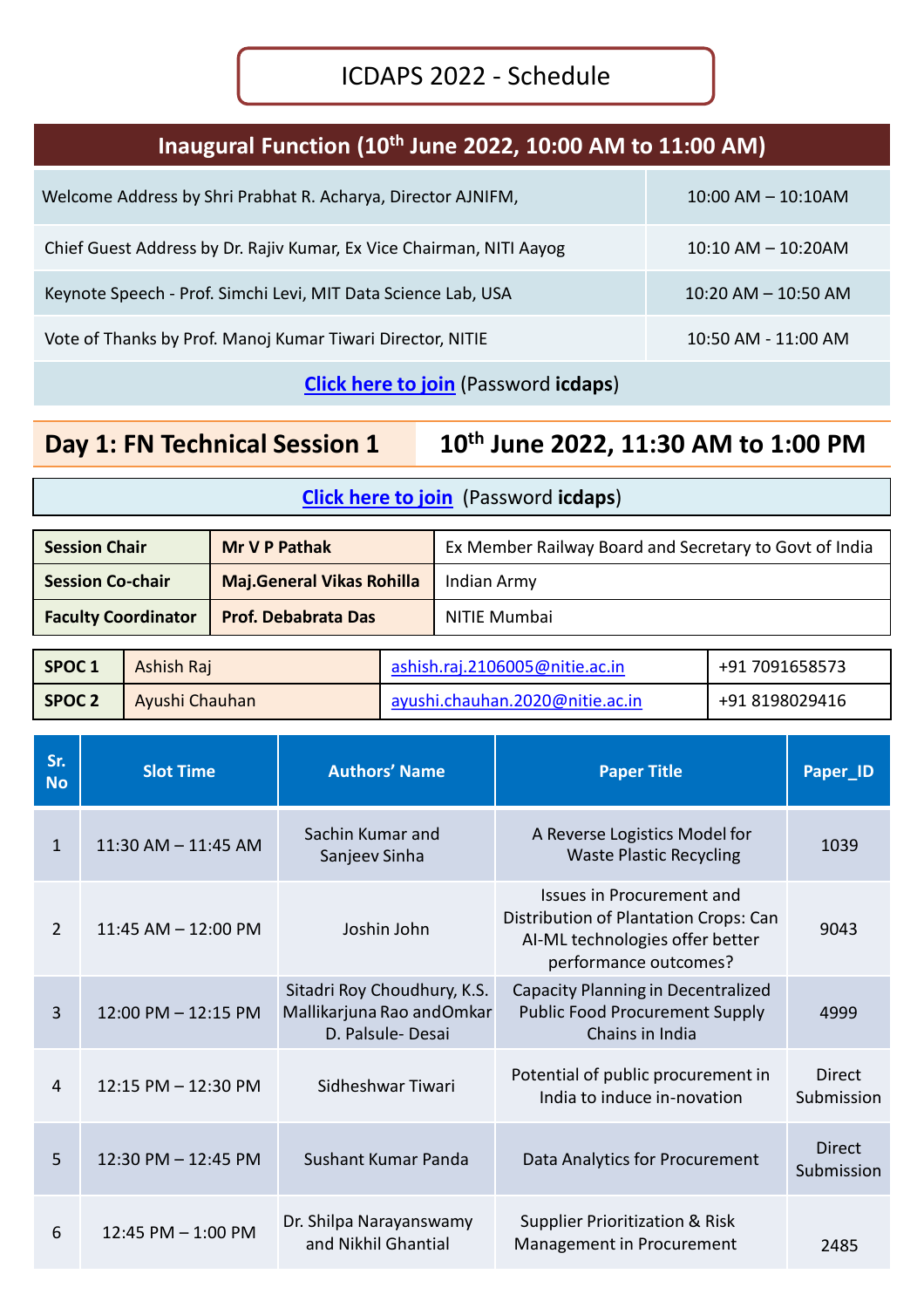## **Day 1: FN Technical Session 2 10th June 2022, 11:30 AM to 1:00 PM**

| <b>Session Chair</b>       | <b>Prof. Ravi Shankar</b> | IIT Delhi    |
|----------------------------|---------------------------|--------------|
| Co-chair                   | Dr. Vijaya Dixit          | IIM Ranchi   |
| <b>Faculty Coordinator</b> | <b>Prof. Rakesh Raut</b>  | NITIE Mumbai |

| SPOC <sub>1</sub> | Rohit Kumar        | rohit.kumar.2116007@nitie.ac.in | +91 7983284463 |
|-------------------|--------------------|---------------------------------|----------------|
| SPOC <sub>2</sub> | <b>Amit Sharma</b> | amit.sharma.2106001@nitie.ac.in | +91 9375187100 |

| Sr.<br><b>No</b> | <b>Slot Time</b>        | <b>Authors' Name</b>                                                                                                  | <b>Paper Title</b>                                                                                                                                       | Paper_ID |
|------------------|-------------------------|-----------------------------------------------------------------------------------------------------------------------|----------------------------------------------------------------------------------------------------------------------------------------------------------|----------|
| 1                | $11:30$ AM $- 11:45$ AM | Renuka Deshmukh                                                                                                       | Perceived Use and Effectiveness of<br><b>Fintech Based Digital Transactions</b><br>Solutions for Financial inclusivity:<br><b>Empirical Analysis</b>     | 3093     |
| $\overline{2}$   | $11:45$ AM $- 12:00$ PM | Ayush Sharma, K<br>Kalaivani and Raja<br>Gopalakrishnan                                                               | Demand forecasting of freight<br>commodities with partial information<br>revealed by shippers- a case study in<br><b>Indian Railways</b>                 | 0468     |
| 3                | 12:00 PM - 12:15 PM     | Prabir Kumar Das and<br><b>Talleen Kumar</b>                                                                          | Modeling e-commerce sellers' ratings<br>using transaction-level and users'<br>feedback data                                                              | 8385     |
| 4                | 12:15 PM - 12:30 PM     | Deepak Kumar, B.V.<br>Phani and Suman<br>Saurabh                                                                      | Integrated Blockchain architecture for<br>end-to-end Receivables Management of<br><b>Indian MSMEs</b>                                                    | 8992     |
| 5                | 12:30 PM - 12:45 PM     | Sarin Raju, Rofin T.M<br>and S Pavan Kumar                                                                            | An interactive game theory analytics to<br>model the panic buying when the<br>downstream supply chain channel<br>partners undergo horizontal coopetition | 4014     |
| 6                | 12:45 PM $-$ 1:00 PM    | Vipul Kumar Mishra,<br>Chandrasekharan<br>Rajendran, Franz<br>Lehner, A.S.<br>Balakrishnan and<br>Suryanarayana Murty | Optimization of Network Planning in a<br>Real-Life Vehicle Logistics Distribution<br>System                                                              | 1148     |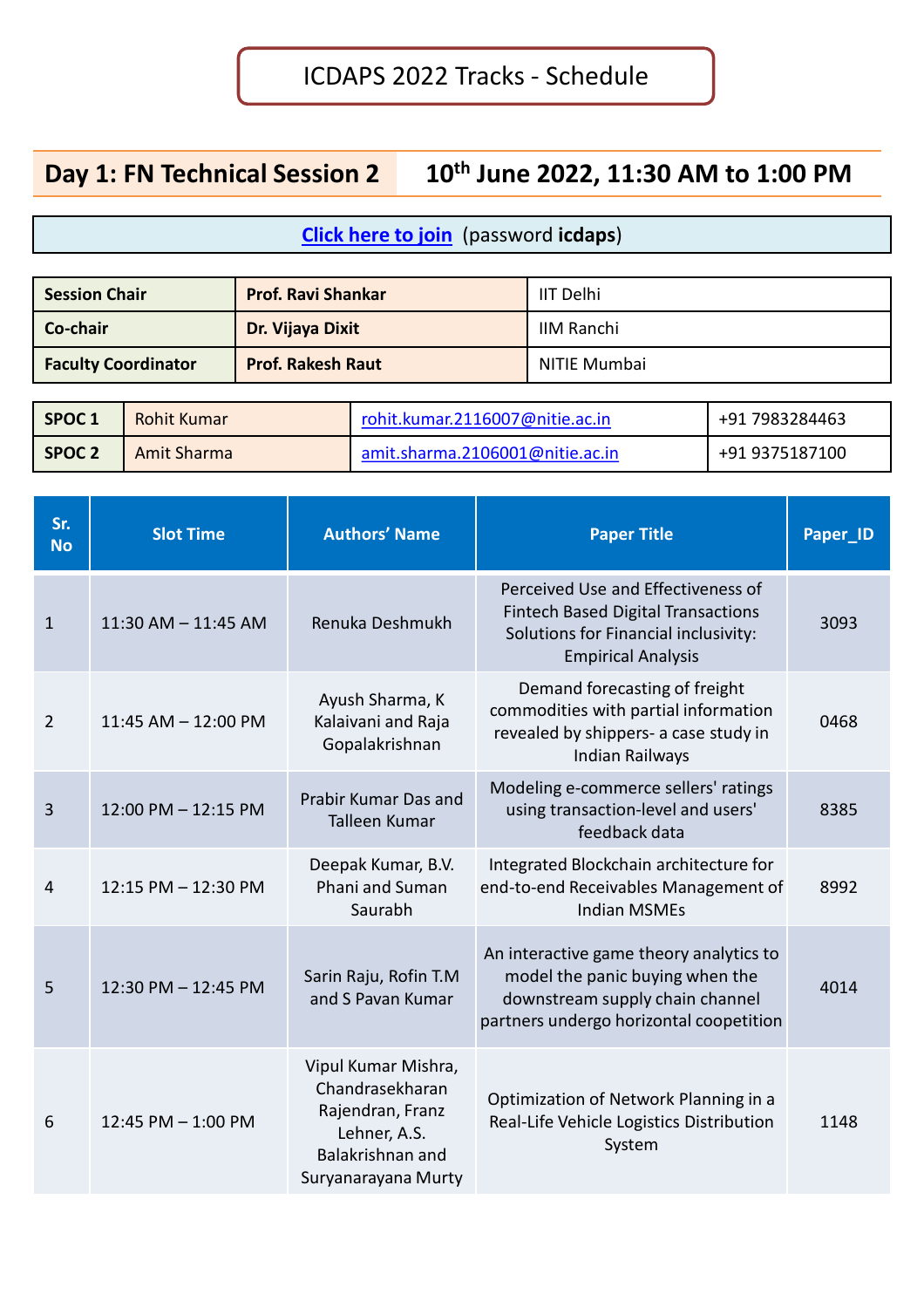**Day 1: FN Technical Session 3 10th June 2022, 11:30 AM to 1:00 PM**

| <b>Session Chair</b>       | <b>Prof. Biswajit Mahanty</b>    | <b>IIT Kharagpur</b>            |
|----------------------------|----------------------------------|---------------------------------|
| Co-chair                   | <b>Prof. Alok Choudhary</b>      | WMG - The University of Warwick |
| <b>Faculty Coordinator</b> | <b>Prof. Balkrishna Narkhede</b> | NITIE Mumbai                    |

| SPOC 1            | <b>Pramod Mahajan</b> | pramod.mahajan.2106010@nitie.ac.in | +91 8407930393 |
|-------------------|-----------------------|------------------------------------|----------------|
| SPOC <sub>2</sub> | Sagar Ghuge           | sagar.ghuge.2019@nitie.ac.in       | +91 8552827277 |

| Sr.<br><b>No</b> | <b>Slot Time</b>       | <b>Authors' Name</b>                                                                         | <b>Paper Title</b>                                                                                                        | Paper_ID |
|------------------|------------------------|----------------------------------------------------------------------------------------------|---------------------------------------------------------------------------------------------------------------------------|----------|
| $\mathbf{1}$     | 11:30 AM - 11:45 AM    | Uttej Reddy Gaddam, S.P.<br>Sarmah and Sayan<br>Chakraborty                                  | A neutrosophic based integrated<br>approach for customer order<br>prioritization: A case of Indian<br>automotive industry | 8306     |
| $\overline{2}$   | $11:45$ AM $-12:00$ PM | Amit Kumar Gupta                                                                             | <b>Prioritizing Barriers for Reverse</b><br>Logistics of Lubricating Oils using Fuzzy<br>AHP                              | 9597     |
| 3                | 12:00 PM - 12:15 PM    | Uma Chilukuri, Debabrata<br>Das and Priyanka Verma                                           | Solving Vehicle Routing problems under<br>dynamic demands using Branch & Cut<br>Algorithm and Reinforcement Learning      | 3905     |
| 4                | 12:15 PM - 12:30 PM    | Samir Maity, Bodhibrata<br>Nag and Sushovan<br>Khatua                                        | Leveraging Machine Learning of Indian<br>Railways Public ProcurementData for<br>Managerial Insights                       | 3568     |
| 5                | 12:30 PM - 12:45 PM    | Malleswari Karanam,<br>Lanka Krishnanand, Sai<br>Nikhil Pattela and Vijaya<br>Kumar Manupati | Investigating the key enablers in<br>perishable food supply chain using<br>DEMATEL and AHP - PROMETHEE                    | 8360     |
| 6                | 12:45 PM $-$ 1:00 PM   | Dr. Bhakti Parashar and Dr.<br>Amrita Chaurasia                                              | Green and Sustainable Public Procurement                                                                                  | 4615     |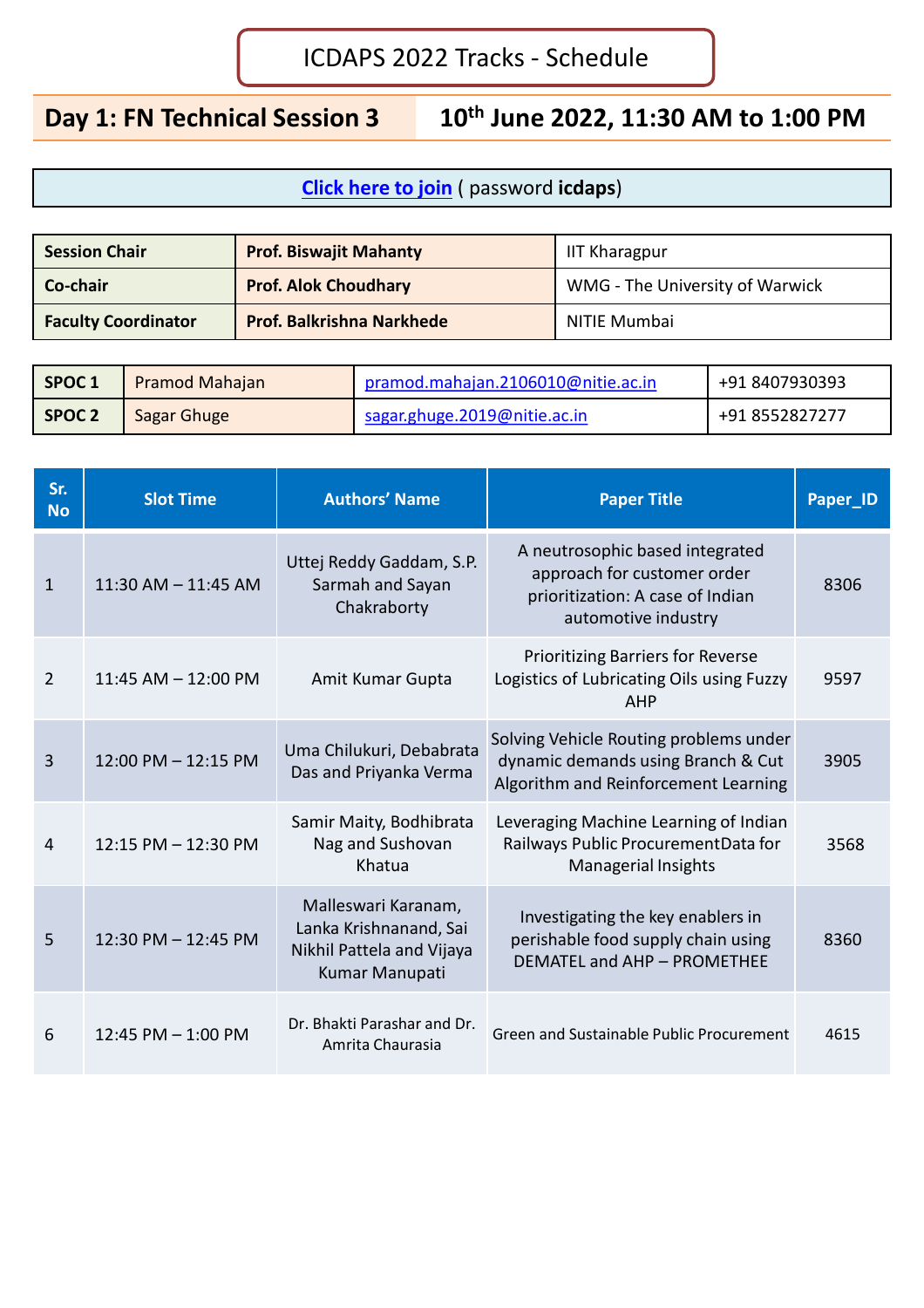| Panel Discussion - (10 <sup>th</sup> June 2022, 2:00 PM to 3:00 PM)   |                                                                                                    |  |
|-----------------------------------------------------------------------|----------------------------------------------------------------------------------------------------|--|
|                                                                       | <b>Data Analytics and Supply Chain Performance</b>                                                 |  |
|                                                                       | <b>Moderator</b>                                                                                   |  |
| Prof. Ravi Shankar                                                    | Professor of Operations and Supply Chain Management<br>Department of Management Studies, IIT Delhi |  |
|                                                                       | <b>Panel Members</b>                                                                               |  |
| Mr. Saurabh Mishra                                                    | Program/Product Manager, Amazon                                                                    |  |
| Dr. Rakesh Sinha<br>Founder & CEO at Reflexive Supply Chain Solutions |                                                                                                    |  |
| Mr. Vishnu Subash<br><b>PwC India Technology Consulting</b>           |                                                                                                    |  |
| <b>Click here to join (Password icdaps)</b>                           |                                                                                                    |  |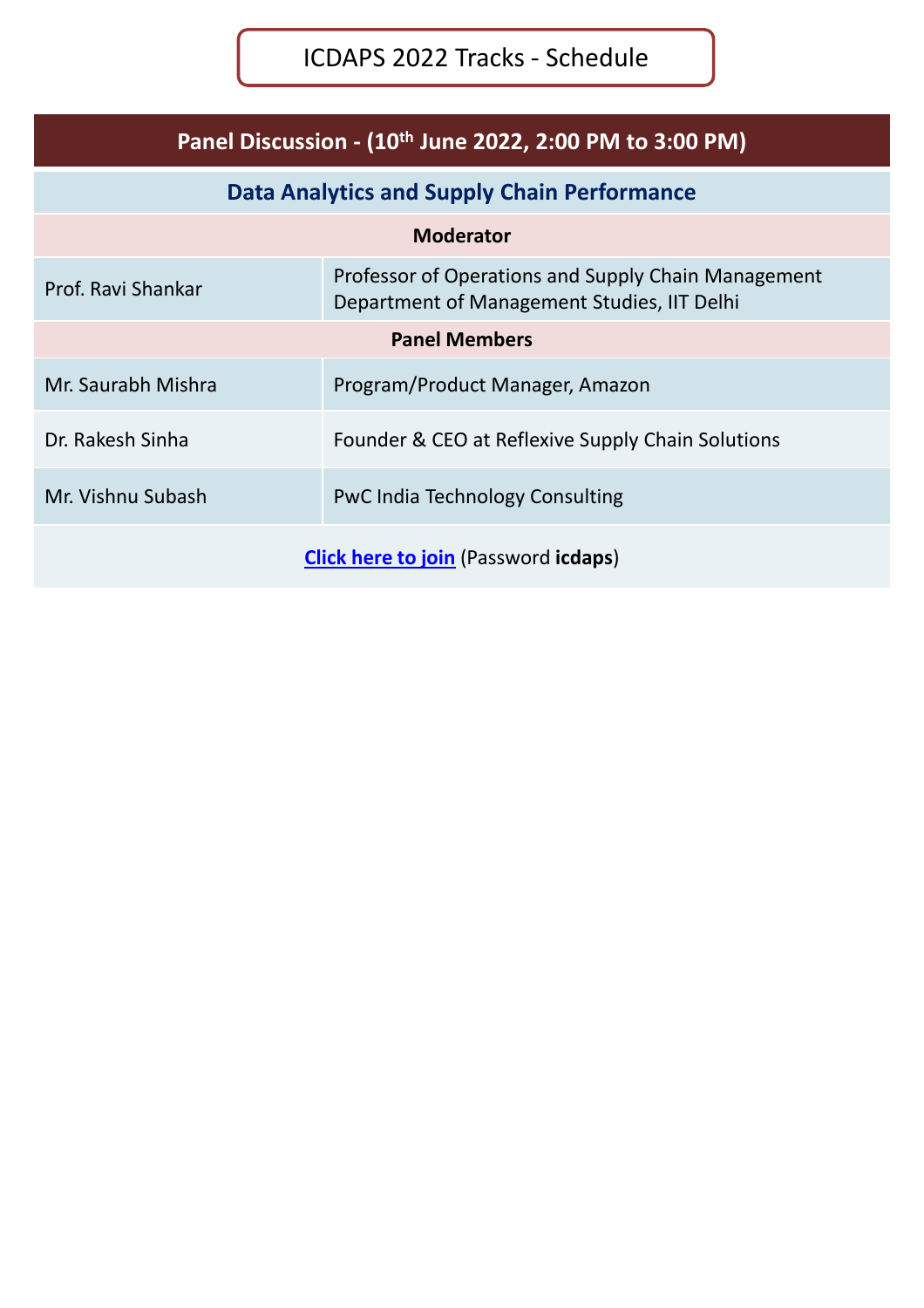# **Day 1: AN Technical Session 1 10th June 2022, 3:00 PM to 4:30 PM**

| <b>Session Chair</b>       | <b>Prof. C Rajendran</b>   | IIT Chennai          |
|----------------------------|----------------------------|----------------------|
| <b>Session Co-chair</b>    | Dr. Akhilesh Kumar         | <b>IIT Kharagpur</b> |
| <b>Faculty Coordinator</b> | <b>Prof. Debabrata Das</b> | NITIE Mumbai         |

| SPOC 1            | <b>Ashish Raj</b> | ashish.raj.2106005@nitie.ac.in  | +91 7091658573 |
|-------------------|-------------------|---------------------------------|----------------|
| SPOC <sub>2</sub> | Ayushi Chauhan    | ayushi.chauhan.2020@nitie.ac.in | +91 8198029416 |

| Sr.<br><b>No</b> | <b>Slot Time</b>      | <b>Authors' Name</b>                                                                                                                                               | <b>Paper Title</b>                                                                                                                        | Paper_<br>ID |
|------------------|-----------------------|--------------------------------------------------------------------------------------------------------------------------------------------------------------------|-------------------------------------------------------------------------------------------------------------------------------------------|--------------|
| $\mathbf{1}$     | $3:00$ PM $-3:15$ PM  | Dr. Rajnish Kumar, Ayush Sharma,<br>Raja Gopalakrishnan, Hemlata<br>Prasad, Vimal Vidyadharan, Vinod<br>Kumar, Nidhi Agrawal, Saikat<br>Sarkar and Kaushlesh Kumar | Natural Language Processing: An<br>Application case study of Inventory<br>Standardization in Indian Railways                              | 7885         |
| 2                | $3:15$ PM $-3:30$ PM  | Shreyas Dhisale, Vikrant<br>Nikumbhe, Prathamesh Kerkar,<br>Himanshu Pinge, Anand Revgade<br>and Uday Dabade                                                       | Development of an Integrated<br><b>Customer Relationship</b><br>Management Tool for Predictive<br>Analytics in Supply Chain<br>Management | 4648         |
| $\overline{3}$   | $3:30$ PM $-3:45$ PM  | Dr C Shree Charan and Anita<br>Gladis                                                                                                                              | Consumer Analytics: A Study on<br><b>Target Positioning Intelligence</b><br>using Semantic Technology<br>through Web Scrapping            | 5345         |
| 4                | $3:45$ PM $-$ 4:00 PM | Rishabh Tripathi and Subhas<br>Chandra Misra                                                                                                                       | <b>Application of Causal ML</b><br>framework for Commodity Price<br>Prediction by using Time Series<br>based Stochastic Models            | 8038         |
| 5                | 4:00 PM $-$ 4:15 PM   | Arun Thomas and Vinay V<br>Panicker                                                                                                                                | Supply Chain Data Analytics for<br><b>Predicting Delivery Risks Using</b><br><b>Machine Learning</b>                                      | 6317         |
| 6                | 4:15 PM $-$ 4:30 PM   | Ganesh M R and Radharamanan T                                                                                                                                      | Development Of Clustering<br>Algorithm For Fps Distribution: A<br>Case Study                                                              | 5403         |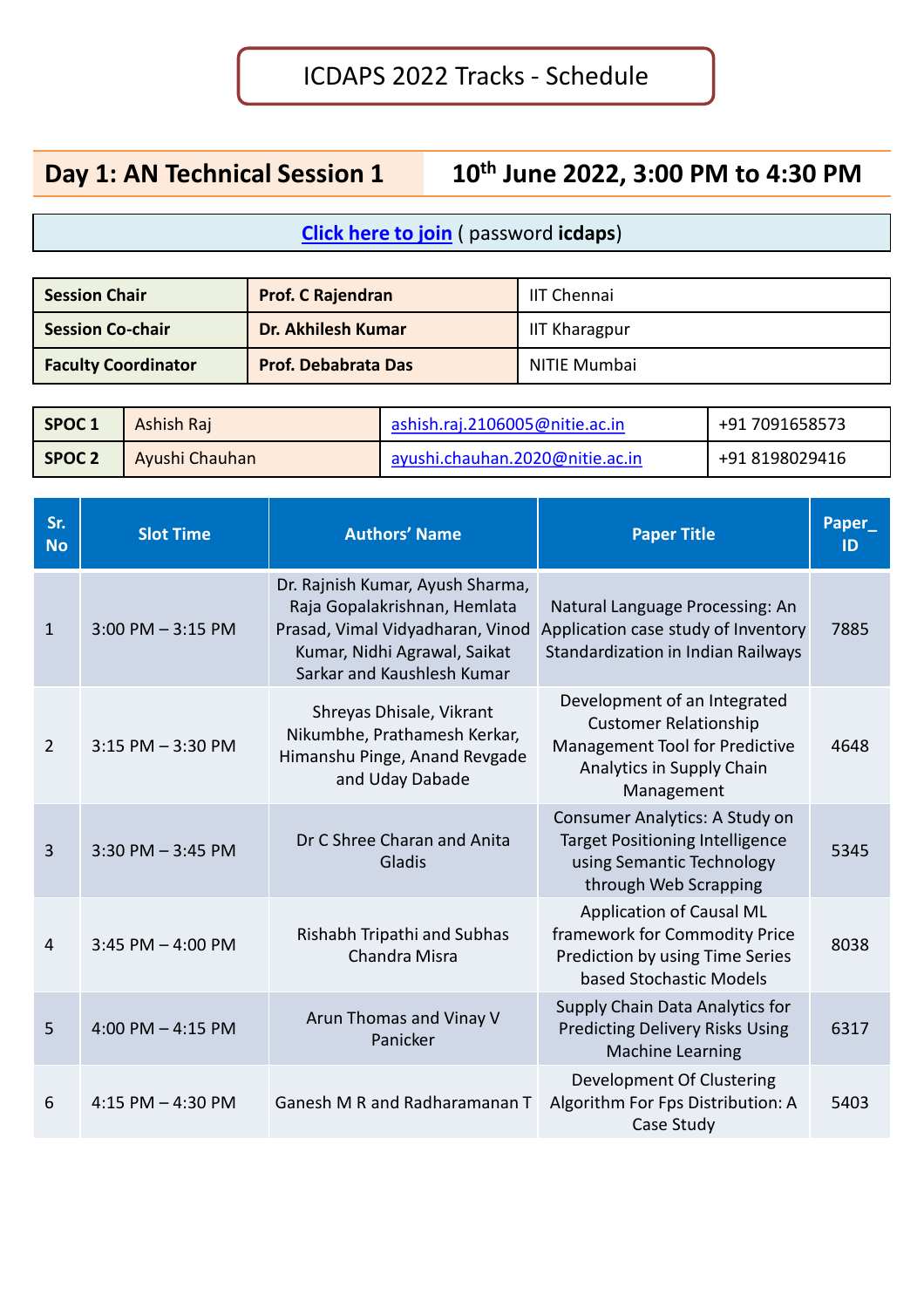# **Day 1: AN Technical Session 2 10th June 2022, 3:00 PM to 4:30 PM**

| <b>Session Chair</b>       | <b>Prof. Balram Avittathur</b> | <b>IIM Calcutta</b>  |
|----------------------------|--------------------------------|----------------------|
| <b>Session Co-chair</b>    | Dr. Sri Krishna Kumar          | <b>IIT Kharagpur</b> |
| <b>Faculty Coordinator</b> | Dr. Maheswar Singha Mahapatra  | NITIE Mumbai         |

| SPOC 1            | Rohit Kumar | rohit.kumar.2116007@nitie.ac.in | +91 7983284463 |
|-------------------|-------------|---------------------------------|----------------|
| SPOC <sub>2</sub> | Amit Sharma | amit.sharma.2106001@nitie.ac.in | +91 9375187100 |

| Sr.<br><b>No</b> | <b>Slot Time</b>      | <b>Authors' Name</b>                                            | <b>Paper Title</b>                                                                                                                                                                                                  | Paper<br>ID |
|------------------|-----------------------|-----------------------------------------------------------------|---------------------------------------------------------------------------------------------------------------------------------------------------------------------------------------------------------------------|-------------|
| $\mathbf{1}$     | $3:00$ PM $-3:15$ PM  | Rajeev Sinha and Dr.<br><b>Angad Tiwary</b>                     | Impact of Digitization on Indian<br><b>Financial Marking during COVID-19</b><br>Pandemic                                                                                                                            | 3297        |
| 2                | $3:15$ PM $-3:30$ PM  | Anushee Jain and<br>Chandrasekharan<br>Rajendran                | A Mathematical Model Based Heuristic<br>For Clustering, Logistics And Order<br>Pickup In The Constrained In-bound<br>Multi-period Multi-part Inventory<br>Routing Problem With Heterogeneous<br>Vehicles (Cibirphv) | 1152        |
| $\overline{3}$   | $3:30$ PM $-3:45$ PM  | Krishna Kumar Dadsena, S<br>P Sarmah and V N A<br><b>Naikan</b> | Performance Evaluation of Trucking<br>Industry Using BSC and DEA: A Truck<br><b>Driver's Perspective</b>                                                                                                            | 754         |
| 4                | $3:45$ PM $-$ 4:00 PM | Kapil Manohar Gumte and<br>Nageswara Reddy<br>Kondreddy         | Risk and feasibility of sustainable<br>Techno-Eco-Env Green Supply Chain                                                                                                                                            | 1333        |
| 5                | 4:00 PM $-$ 4:15 PM   | <b>Ankush Pawar and Sushmita</b><br>Narayana                    | Implementation of Optimisation Model to<br>replace existing Bus Setup with E-Bus &<br>propose Procurement Strategy                                                                                                  | 7903        |
| 6                | 4:15 PM $-$ 4:30 PM   | Lalit Jain and Rofin T.M                                        | Modelling duopoly competition<br>between ride-hailing platforms to<br>determine the dynamic pricing<br>strategy of the platforms                                                                                    | 958         |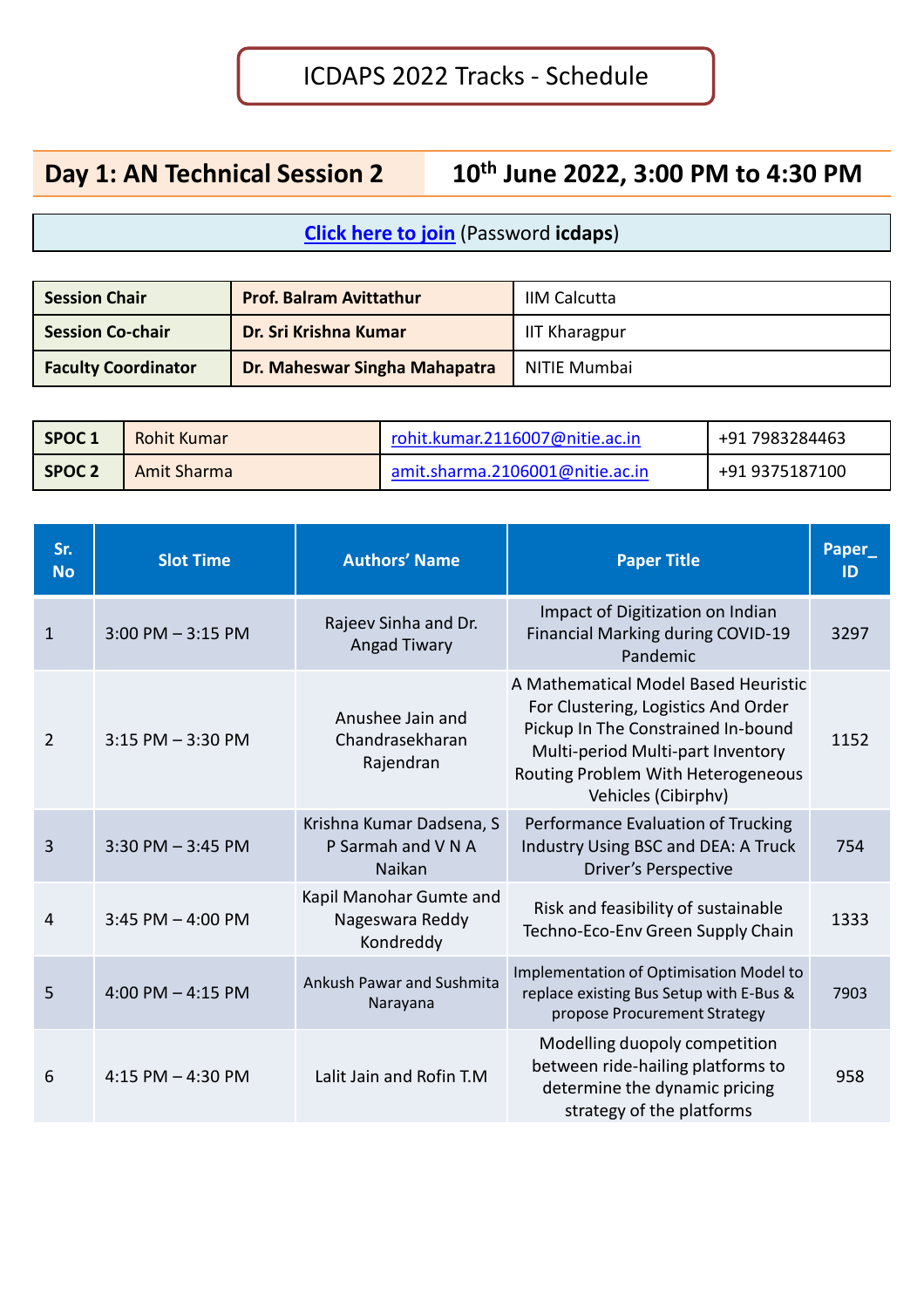**Day 1: AN Technical Session 3 10th June 2022, 3:00 PM to 4:30 PM**

#### **[Click here to join](https://nitie.webex.com/nitie/onstage/g.php?MTID=e2b1884dcfc23c926819c9ffc6799172b)** (Password **icdaps**)

| <b>Session Chair</b>       | <b>Mr Bhaskar Narang</b>      | Sr Consultant Earnst & Young |
|----------------------------|-------------------------------|------------------------------|
| <b>Session Co-chair</b>    | <b>Dr R Gopalakrishnan</b>    | GM/CRIS                      |
| <b>Faculty Coordinator</b> | <b>Prof. Ravindra Gokhale</b> | NITIE Mumbai                 |

| SPOC <sub>1</sub> | <b>Pramod Mahajan</b> | pramod.mahajan.2106010@nitie.ac.in | +91 8407930393 |
|-------------------|-----------------------|------------------------------------|----------------|
| <b>SPOC 2</b>     | Sagar Ghuge           | sagar.ghuge.2019@nitie.ac.in       | +91 8552827277 |

| Sr.<br><b>No</b> | <b>Slot Time</b>     | <b>Authors' Name</b>                                                     | <b>Paper Title</b>                                                                                           | Paper_ID |
|------------------|----------------------|--------------------------------------------------------------------------|--------------------------------------------------------------------------------------------------------------|----------|
| $\mathbf{1}$     | $3:00$ PM $-3:15$ PM | Virendra Kumar Verma, L.<br>Ganapathy and Sachin S.<br>Kamble            | Supplier prioritization and risk management in<br>procurement                                                | 8171     |
| $\overline{2}$   | $3:15$ PM $-3:30$ PM | Esha Saha, Pradeep<br>Rathore and Bhargav Anne                           | E-procurement: An emerging tool for the<br>pharmaceutical supply chain management                            | 1361     |
| $\overline{3}$   | $3:30$ PM $-3:45$ PM | Manikandan A                                                             | Applications of Data Analytics and Machine<br>Learning in Public Procurement and Supply<br>Chain Management. | 3096     |
| 4                | 3:45 PM $-$ 4:00 PM  | Ratna Bhargavi<br>Kocherla                                               | Data Analytics and Machine Learningin<br><b>Public Procurement and Supply Chain</b>                          | 4879     |
| 5                | 4:00 PM $-$ 4:15 PM  | Chiranjib Biswas, Uday<br>Venkatadri and Cenk Sahin                      | Blockchain Technology and its Application in<br>3D Parts Procurement: A Case Study                           | 8301     |
| 6                | 4:15 PM $-$ 4:30 PM  | Puja Sarkar, Rony Mitra,<br>Vivekanand B Khanapuri<br>and Manoj K Tiwari | Efficient Supplier Selection in e-Procurement<br>Reverse Auction using Graph Based Model                     | 4327     |

**Keynote Speech (4:30 PM – 5:00 PM)**

**Prof. Kiran Fernandes, Durham University Business School**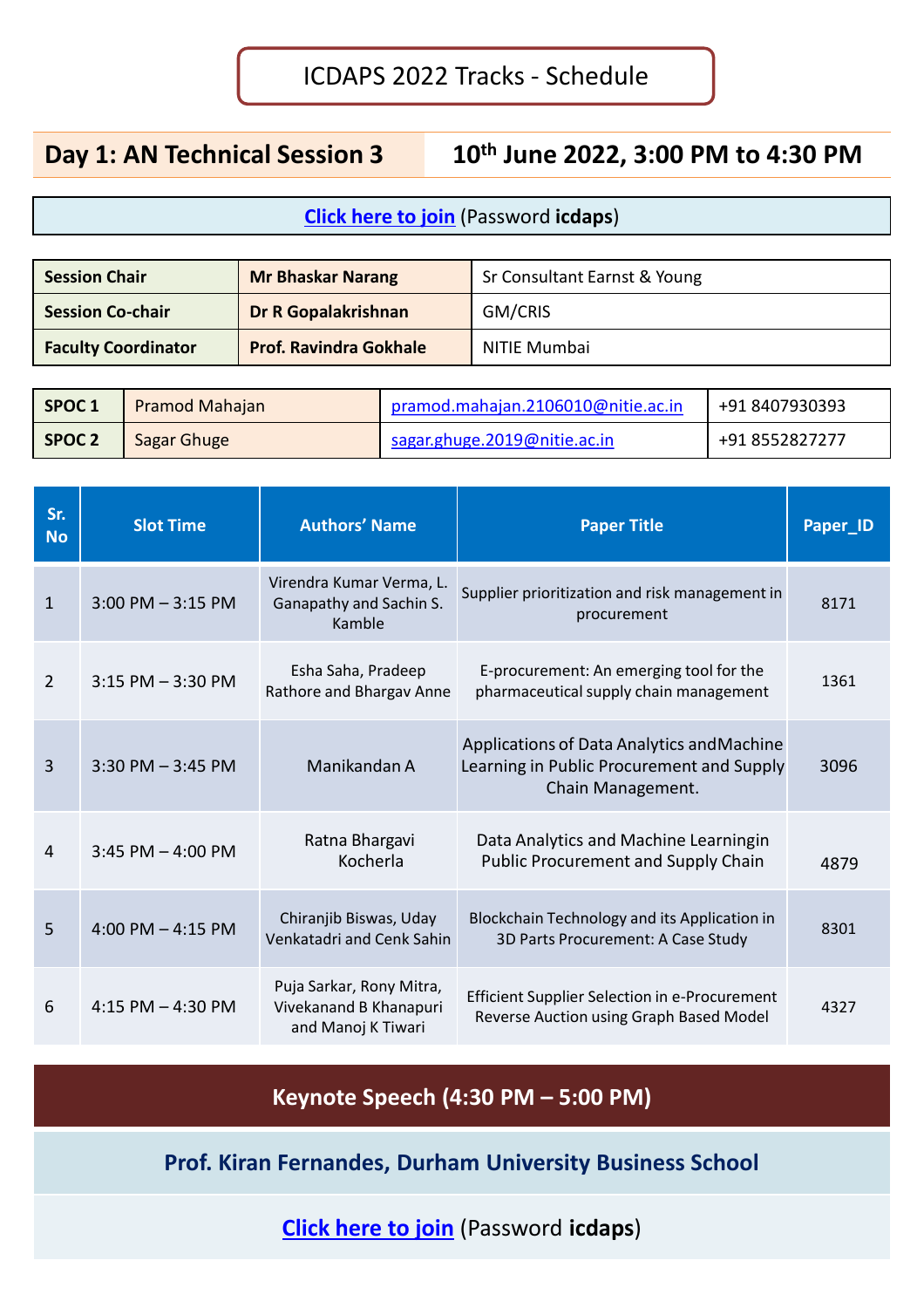### **Keynote Speech (11th June 2022, 10:00 AM to 10:30 AM)**

**Prof. Rakesh Nagi, University of Illinois, USA**

### **[Click here to join](https://nitie.webex.com/nitie/onstage/g.php?MTID=e8aeb4157aed5c32f36919123b7b9cc7f)** (Password **icdaps**)

## **Day 2: FN Technical Session 1 11th June 2022, 10:30 AM to 12:00 PM**

| <b>Session Chair</b>       |                | <b>Prof. Amitabh Datta</b>     |                                 | Professor, AJNIFM                                 |                |
|----------------------------|----------------|--------------------------------|---------------------------------|---------------------------------------------------|----------------|
| <b>Session Co-chair</b>    |                | <b>Prof. Rakesh Rajpurohit</b> |                                 | Sr Professor, National Academy of Indian Railways |                |
| <b>Faculty Coordinator</b> |                | <b>Dr. Mainak Mazumdar</b>     |                                 | <b>NITIE Mumbai</b>                               |                |
|                            |                |                                |                                 |                                                   |                |
| SPOC <sub>1</sub>          | Ashish Raj     |                                |                                 | ashish.raj.2106005@nitie.ac.in                    | +91 7091658573 |
| <b>SPOC 2</b>              | Ayushi Chauhan |                                | ayushi.chauhan.2020@nitie.ac.in | +91 8198029416                                    |                |

| Sr.<br><b>No</b> | <b>Slot Time</b>        | <b>Authors' Name</b>                                                                                                                | <b>Paper Title</b>                                                                                                                           | Paper_ID                    |
|------------------|-------------------------|-------------------------------------------------------------------------------------------------------------------------------------|----------------------------------------------------------------------------------------------------------------------------------------------|-----------------------------|
| $\mathbf{1}$     | 10:30 AM-10:45 AM       | Sandeep Verma                                                                                                                       | State Procurement (Capacity) In (A)<br>Crisis: A Comparative Study of Global<br>Quests for COVID-19 Vaccines in Some<br>States in India      | <b>Direct</b><br>Submission |
| $\overline{2}$   | 10:45 AM - 11:00 AM     | Maheswar Singha<br>Mahapatra and Biswajit<br>Mahanty                                                                                | Importance of equitable public<br>procurement of food grains in India<br>for sustainability                                                  | 6102                        |
| $\overline{3}$   | $11:00$ AM $- 11:15$ AM | Alok Kumar Singh and<br>Nikunj Kumar Jain                                                                                           | Opportunities and Challenges of<br>Government E-marketplace (GeM) in<br>improving transparency in Public<br>Procurement in India             | 4749                        |
| 4                | $11:15$ AM $- 11:30$ AM | <b>Major General Vikas</b><br>Rohilla                                                                                               | Lessons in high value public<br>procurement : Case study of India*                                                                           | <b>Direct</b><br>Submission |
| 5                | $11:30$ AM $- 11:45$ AM | <b>Yugank Goyal</b>                                                                                                                 | Public Procurement during the<br>Pandemic: Experience of India and<br>China                                                                  | <b>Direct</b><br>Submission |
| 6                | 11:45 AM - 12:00 PM     | Mr. R. Ravichandran<br>Ravichandran, Dr Reshma<br>Sultana Ph, Dr.Shruti<br>Mishra, Ms Brindha L and<br>Ms. Anwesha<br>Chattopadhyay | Green And Sustainable Procurement In<br>Economy - The Linkage Between<br>Sustainable Growth And Green<br>Procurement - An Indian Perspective | 8118                        |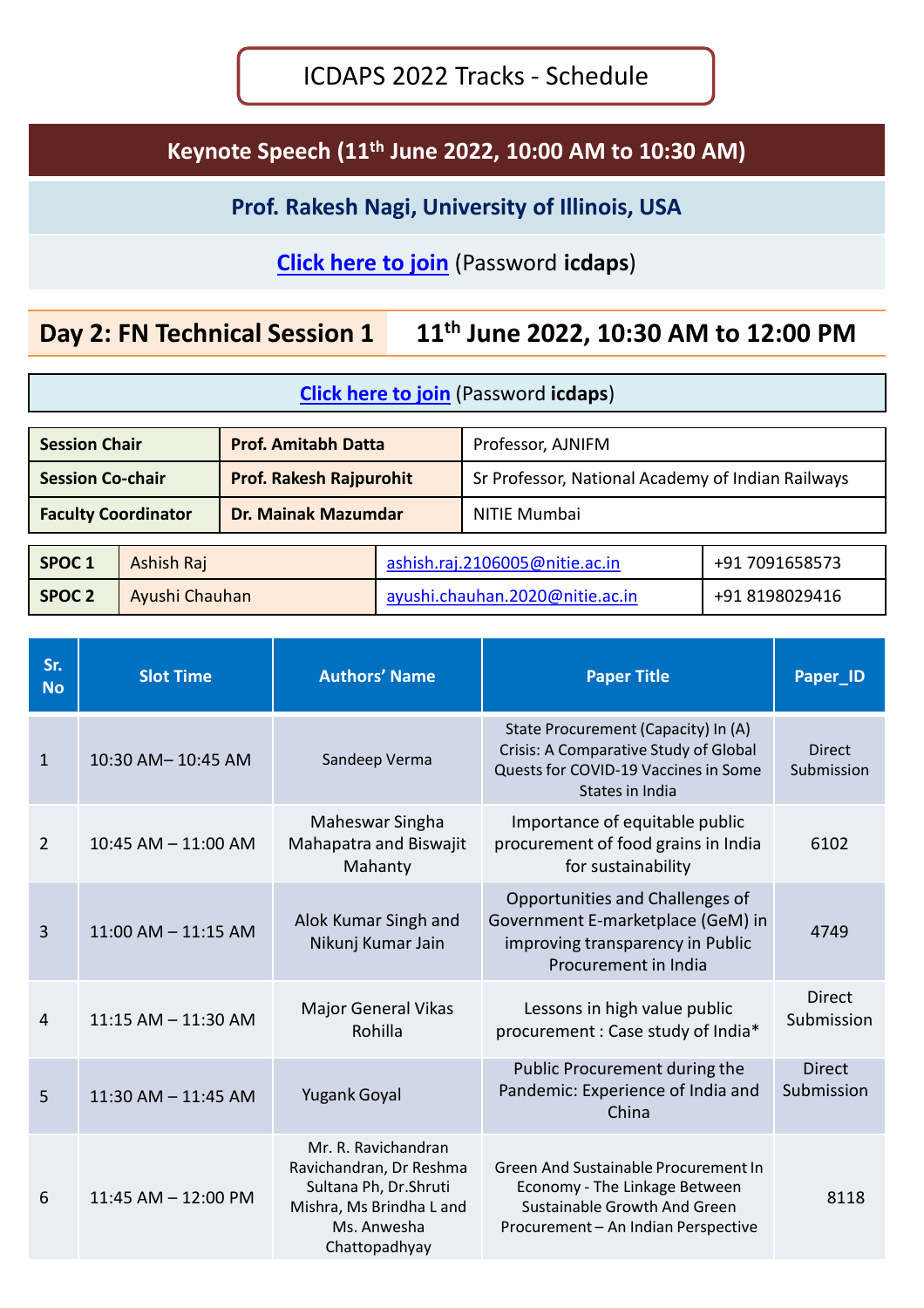# **Day 2: FN Technical Session 2 11th June 2022, 10:30 AM to 12:00 PM**

| <b>Session Chair</b>                    |  | <b>Prof. Goutam Datta</b>        |                                 | <b>IIM Ahmedabad</b> |  |  |
|-----------------------------------------|--|----------------------------------|---------------------------------|----------------------|--|--|
| <b>Session Co-chair</b>                 |  | Dr. Arshinder Kaur               |                                 | <b>IIT Madras</b>    |  |  |
| <b>Faculty Coordinator</b>              |  | <b>Prof. Balkrishna Narkhede</b> |                                 | <b>NITIE Mumbai</b>  |  |  |
|                                         |  |                                  |                                 |                      |  |  |
| SPOC <sub>1</sub><br><b>Rohit Kumar</b> |  |                                  | rohit.kumar.2116007@nitie.ac.in | +91 7983284463       |  |  |
| SPOC <sub>2</sub><br>Amit Sharma        |  |                                  | amit.sharma.2106001@nitie.ac.in | +91 9375187100       |  |  |

| Sr.<br><b>No</b> | <b>Slot Time</b>        | <b>Authors' Name</b>                                                                      | <b>Paper Title</b>                                                                                                                                                                                                                                 | <b>Paper_ID</b>             |
|------------------|-------------------------|-------------------------------------------------------------------------------------------|----------------------------------------------------------------------------------------------------------------------------------------------------------------------------------------------------------------------------------------------------|-----------------------------|
| $\mathbf{1}$     | 10:30 AM-10:45 AM       | Meghna Maity, Ashesh Kumar<br>Sinha, Shing Chang                                          | Q-Learning Approach to Mitigate<br><b>Bacterial Contamination in Food Supply</b><br>Chain                                                                                                                                                          | <b>Direct</b><br>Submission |
| $\overline{2}$   | 10:45 AM - 11:00 AM     | Ali Tolooie, Ashesh Kumar<br>Sinha                                                        | Designing reliable supply chain<br>network under uncertainty with<br>drones in last-mile delivery using<br>heuristic approach                                                                                                                      | <b>Direct</b><br>Submission |
| 3                | $11:00$ AM $- 11:15$ AM | Gaurav Kumar, Ogais Tanvir<br>and Akhilesh Kumar                                          | A mixed integer linear programming<br>modelling for optimal fleet planning<br>for freight transportation by rail                                                                                                                                   | 3172                        |
| 4                | $11:15$ AM $-11:30$ AM  | Anushee Jain and<br>Chandrasekharan<br>Rajendran                                          | A Mathematical Model-based<br><b>Heuristic For Classification</b>                                                                                                                                                                                  | 5573                        |
| 5                | $11:30$ AM $- 11:45$ AM | Shrey Shri                                                                                | <b>Evaluation of Recursive Analytics via</b><br>Greenfield Investments as a source of<br>sustainable finance-<br>Correlationbetween the Return on<br>Investment (Margin%),<br><b>Environmental Abstain and Levered</b><br><b>Growth-Inferences</b> | 383                         |
| 6                | 11:45 AM - 12:00 PM     | Anandu B Ajith, Nikhil<br>Rajesh, Chandana Pati,<br>Vinod Pathari and Vinay V<br>Panicker | Blockchain for Supply Chain for<br><b>Perishable Goods</b>                                                                                                                                                                                         | 2311                        |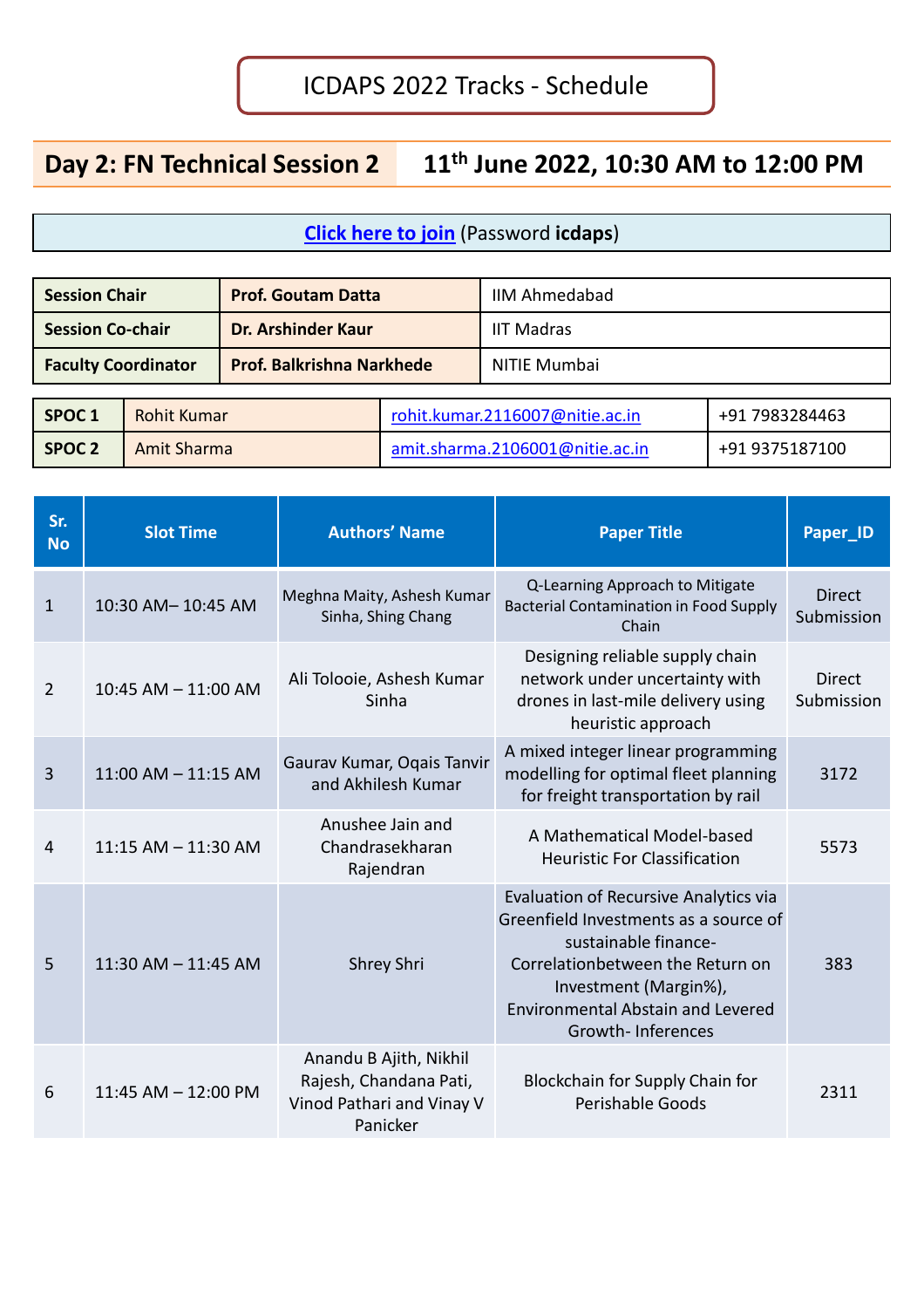# **Day 2: FN Technical Session 3 11th June 2022, 10:30 AM to 12:00 PM**

| <b>Session Chair</b>       | <b>Prof. Samir K Srivastava</b> | <b>IIM Lucknow</b>   |
|----------------------------|---------------------------------|----------------------|
| <b>Session Co-chair</b>    | <b>Prof. Sachin Jayaswal</b>    | <b>IIM Ahmedabad</b> |
| <b>Faculty Coordinator</b> | <b>Prof. Rakesh Raut</b>        | NITIE Mumbai         |

| SPOC <sub>1</sub> | Pramod Mahajan | pramod.mahajan.2106010@nitie.ac.in | +91 8407930393 |
|-------------------|----------------|------------------------------------|----------------|
| <b>SPOC 2</b>     | Sagar Ghuge    | sagar.ghuge.2019@nitie.ac.in       | +91 8552827277 |

| Sr.<br><b>No</b> | <b>Slot Time</b>        | <b>Authors' Name</b>                                            | <b>Paper Title</b>                                                                                                     | <b>Paper</b><br>ID |
|------------------|-------------------------|-----------------------------------------------------------------|------------------------------------------------------------------------------------------------------------------------|--------------------|
| $\mathbf{1}$     | 10:30 AM-10:45 AM       | Agni Ashok Malviy and<br>Rofin T. M.                            | Optimal inventory policies for online<br>sellers under free and flat rate shipping                                     | 9039               |
| $\overline{2}$   | 10:45 AM - 11:00 AM     | Harshal Chauhan, Vijaya<br>Dixit and Priyanka<br>Verma          | Implementing Industry 4.0 technologies<br>in a Project Driven Supply Chain                                             | 7578               |
| $\overline{3}$   | $11:00$ AM $- 11:15$ AM | Challa Narendra,<br>Debabrata Das and<br>Priyanka Verma         | Discrete Particle Swarm Optimization for<br><b>Warehouse Location Problem</b>                                          | 4471               |
| $\overline{4}$   | $11:15$ AM $- 11:30$ AM | Vinayak Gujarathi and<br>Rofin T.M.                             | Optimization of the Operational cost<br>along with minimization of the Emissions<br>caused by the Supply chain network | 2300               |
| 5                | $11:30$ AM $- 11:45$ AM | Sachdeva                                                        | Ashwin Kutty and Anish   Industrial Efficiency Improvement - A Case<br>Study in Tyre Industry                          | 2720               |
| 6                | $11:45$ AM $- 12:00$ PM | Divya Ramachandran,<br>Anupam Keshari and<br>Manoj Kumar Tiwari | Contract Price Negotiation Using an Al-<br>based Chatbot                                                               | 3201               |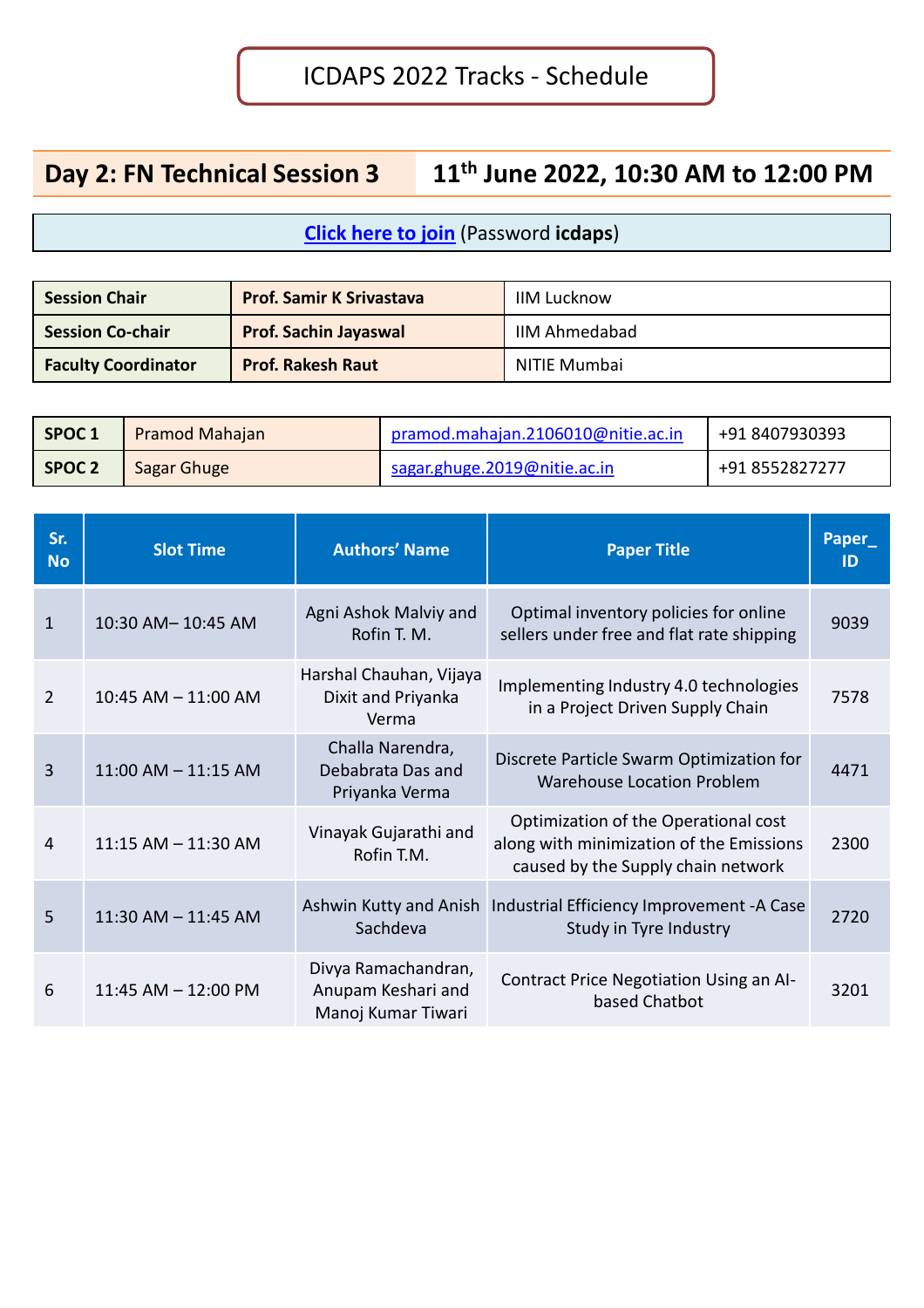## **Day 2: FN Technical Session 4 11th June 2022, 10:30 AM to 12:00 PM**

| <b>Session Chair</b>       | <b>Prof. R. Sridharan</b>    | <b>NIT Calicut</b> |
|----------------------------|------------------------------|--------------------|
| <b>Session Co-chair</b>    | Dr. Sudhanshu Joshi          | Doon University    |
| <b>Faculty Coordinator</b> | <b>Prof. Vidyadhar Gedam</b> | NITIE Mumbai       |

| SPOC <sub>1</sub> | Anupam Keshari | anupam.nifft@gmail.com | +91 8890589171 |
|-------------------|----------------|------------------------|----------------|
| SPOC <sub>2</sub> | Rony Mitra     | mitrarony92@gmail.com  | +91 7718433830 |

| Sr.<br><b>No</b> | <b>Slot Time</b>        | <b>Authors' Name</b>                                                       | <b>Paper Title</b>                                                                                                                     | Paper_ID                    |
|------------------|-------------------------|----------------------------------------------------------------------------|----------------------------------------------------------------------------------------------------------------------------------------|-----------------------------|
| $\mathbf{1}$     | 10:30 AM-10:45 AM       | Selvan Simon and Hema<br>Date                                              | PREDICTING TOP COMPANIES IN<br><b>CHANGING MACRO ECONOMY WITH</b><br><b>MOVING WINDOW SYSTEM - A</b><br><b>CONCEPTUAL REVIEW</b>       | 5034                        |
| $\overline{2}$   | $10:45$ AM $- 11:00$ AM | Indira Roy, Lohithaksha M.<br>Maiyar                                       | Omnichannel distribution network design<br>for fresh-food procurement considering<br>freshness keeping effort and food quality<br>loss | <b>Direct</b><br>Submission |
| $\overline{3}$   | $11:00$ AM $-11:15$ AM  | Harish Gunjal, Vaibhav<br>Ingale, Shikhar Bhardwaj<br>and Rajendra Belokar | Traceability of Unwitting Disclosure using<br><b>Explainable Correlation in Procurement</b><br>and Supply Chain                        | 1279                        |
| $\overline{4}$   | $11:15$ AM $- 11:30$ AM | Satchidananda Tripathy<br>and Akhilesh Kumar                               | Quantifying the quality grade of the<br>return mobile phone in the context of<br>a retail store                                        | 8876                        |
| 5                | $11:30$ AM $- 11:45$ AM | Nirmal Kumar and Sunil<br><b>Kumar Choudhary</b>                           | Supply chain of Technology delivery in<br>Bihar for housing construction for Weaker<br>section of society                              | 8415                        |
| 6                | $11:45$ AM $- 12:00$ PM | Ratna Bhargavi Kocherla                                                    | Data Analytics and Machine Learning<br>in Public Procurement and Supply<br>Chain                                                       | 6698                        |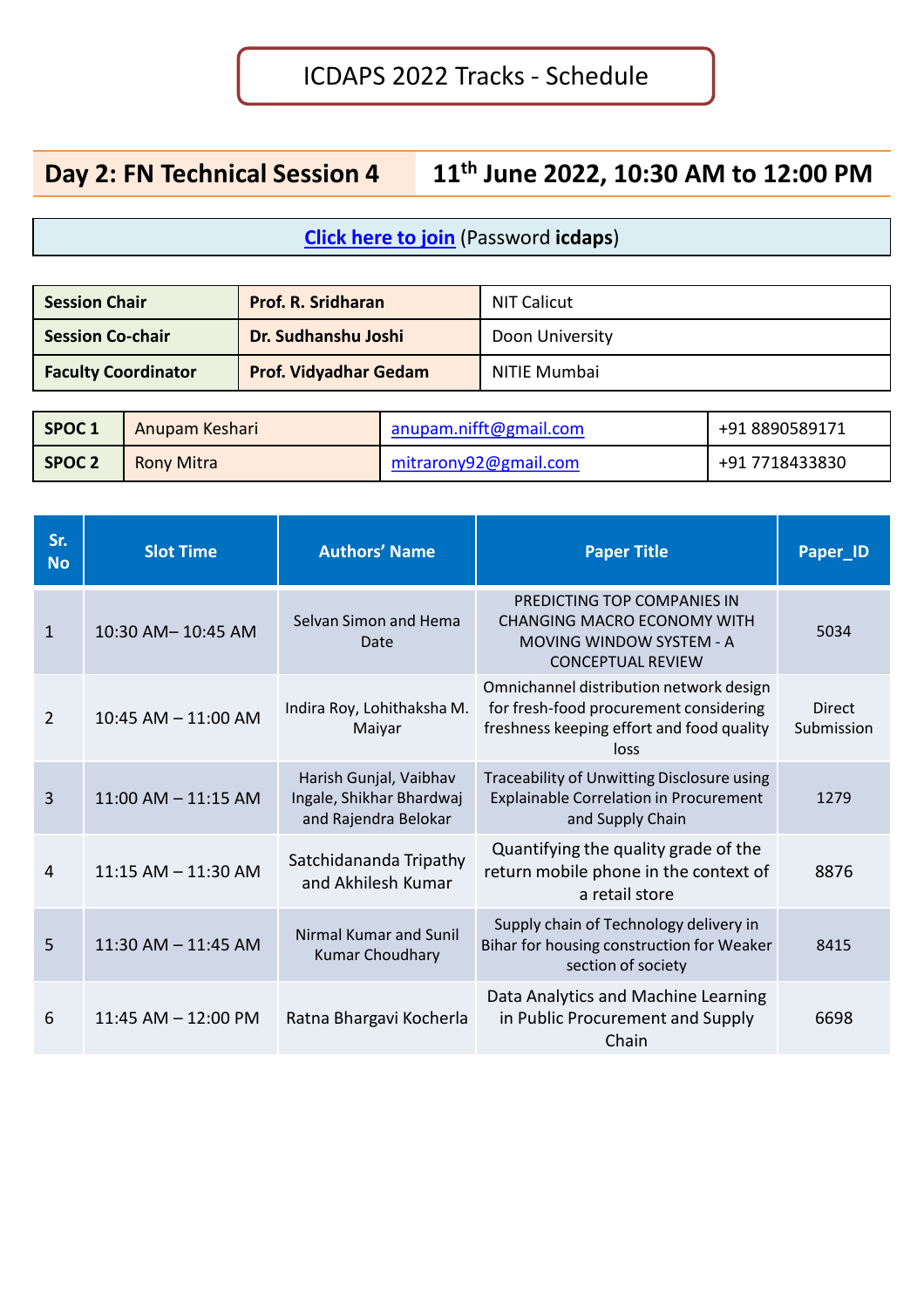| Panel Discussion - (11 <sup>th</sup> June 2022, 12:15 PM to 1:15 PM) |                                             |  |  |  |
|----------------------------------------------------------------------|---------------------------------------------|--|--|--|
|                                                                      | <b>Digitization in Public Procurement</b>   |  |  |  |
|                                                                      | <b>Moderator</b>                            |  |  |  |
| Mr. Rajesh Abrol                                                     | GM, Centre for Railway Information Systems  |  |  |  |
| <b>Panel Members</b>                                                 |                                             |  |  |  |
| Mr. Alok Kumar                                                       | Indian Railway Service of Engineers         |  |  |  |
| Mr. Prakash Mirani                                                   | Additional CEO Govt. e-Marketplace          |  |  |  |
| Mr. Manoj Kumar Sharma                                               | Additional Director General (Retired), CPWD |  |  |  |
| Prof. Shyamasunder<br><b>IIT Bombay</b>                              |                                             |  |  |  |
| <b>Click here to join</b> (Password <b>icdaps</b> )                  |                                             |  |  |  |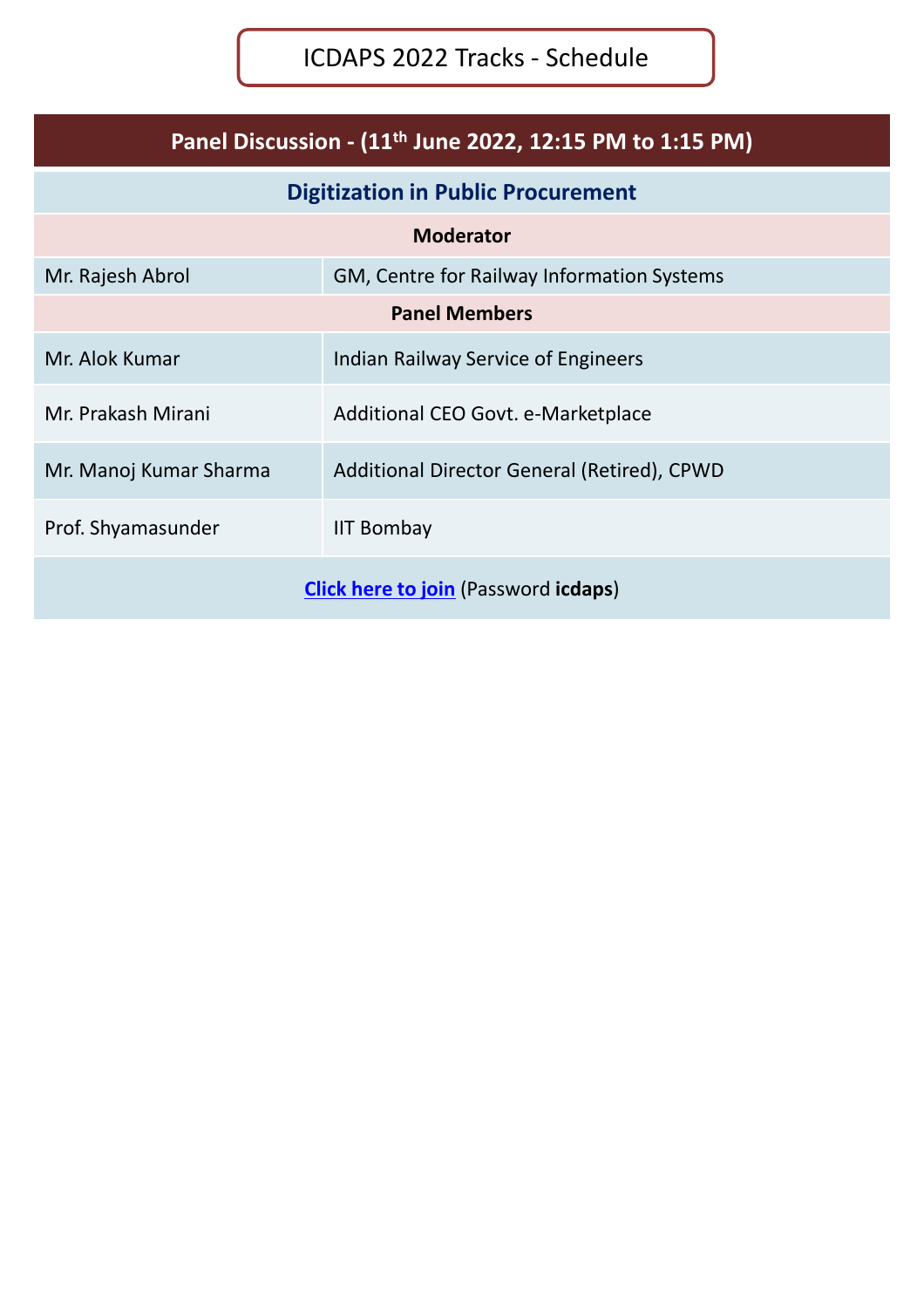# **Day 2: AN Technical Session 1 11th June 2022, 2:30 PM to 4:00 PM**

| <b>Session Chair</b>       | <b>Mr. Nand Lal Singh</b>     | Special DG CPWD (retired)                       |
|----------------------------|-------------------------------|-------------------------------------------------|
| <b>Session Co-chair</b>    | <b>Mr. Sandeep Verma</b>      | CMD, Rajasthan State Road Transport Corporation |
| <b>Faculty Coordinator</b> | <b>Prof. Ravindra Gokhale</b> | NITIE Mumbai                                    |

| SPOC <sub>1</sub> | Ashish Raj     | ashish.raj.2106005@nitie.ac.in  | +91 7091658573 |
|-------------------|----------------|---------------------------------|----------------|
| <b>SPOC 2</b>     | Ayushi Chauhan | ayushi.chauhan.2020@nitie.ac.in | +91 8198029416 |

| Sr.<br><b>No</b> | <b>Slot Time</b>     | <b>Authors' Name</b>                                     | <b>Paper Title</b>                                                                                                                    | Paper_ID                    |
|------------------|----------------------|----------------------------------------------------------|---------------------------------------------------------------------------------------------------------------------------------------|-----------------------------|
| $\mathbf{1}$     | 2:30 PM-2:45 PM      | B.K.Sahay                                                | Payment innovation for successful PPP                                                                                                 | <b>Direct</b><br>Submission |
| $\mathcal{P}$    | $2:45$ PM $-3:00$ PM | Santhosh Kannan D,<br>Priyanka Verma and<br>Vijaya Dixit | Role of Industry 4.0 in improving<br>resilience of Project Driven Supply Chain                                                        | 4682                        |
| 3                | $3:00$ PM $-3:15$ PM | Dr.Sunil Kumar<br>Chaudhary                              | A Holistic Approach to Supply Chain<br>Management in Construction and<br>Maintenance of Road                                          | 2202                        |
| 4                | $3:15$ PM $-3:30$ PM | Dr.Sunil Kumar<br>Chaudhary                              | A Systematic Approach to<br><b>Environmentally Sustainable Public</b><br><b>Procurement in Road Construction</b>                      | 5726                        |
| 5                | $3:30$ PM $-3:45$ PM | Dr C Shree Charan and<br>Fakhruddin Sheik                | Procurement Analytics: Dynamic Model<br>Development for Pharmaceutical<br>Companies using Machine Learning - A<br>Case Study Approach | 9964                        |
| 6                | 3:45 PM $-$ 4:00 PM  | Samir K Srivastava and<br>Dhanshyam Mahavadi             | Efficient Risk Mitigation strategies in<br>Public Infrastructure Service contracts<br>using Monte Carlo Simulation and DEA            | <b>Direct</b><br>Submission |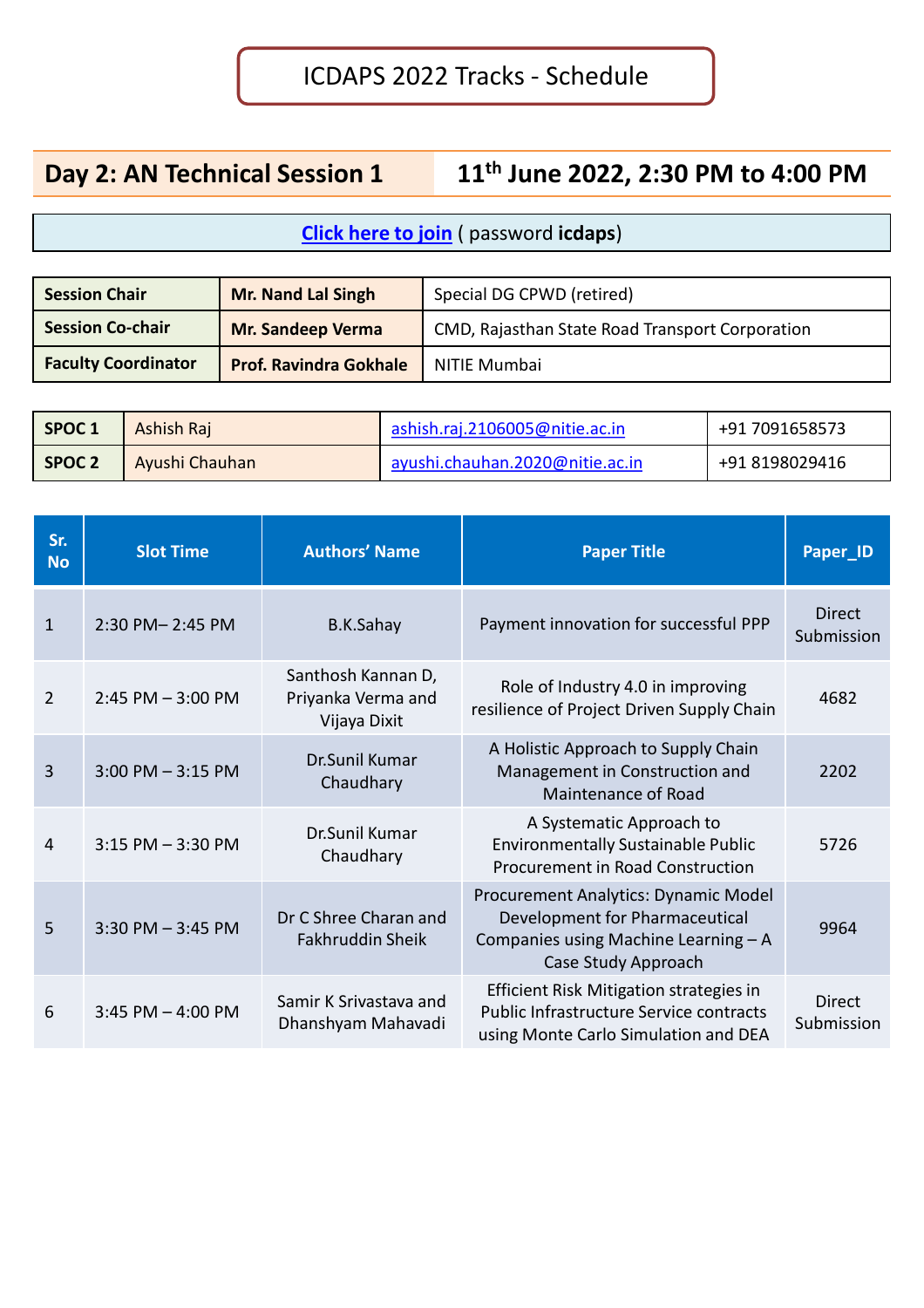# **Day 2: AN Technical Session 2 11th June 2022, 2:30 PM to 4:00 PM**

| <b>Session Chair</b>       | <b>Prof. Abhijit Majumdar</b> | <b>IIT Delhi</b> |
|----------------------------|-------------------------------|------------------|
| Session Co-chair           | Dr. J K Jha                   | IIT Kharagpur    |
| <b>Faculty Coordinator</b> | Dr. Vidyadhar Gedam           | NITIE Mumbai     |

| SPOC <sub>1</sub><br>Rohit Kumar |  | rohit.kumar.2116007@nitie.ac.in | +91 7983284463 |  |
|----------------------------------|--|---------------------------------|----------------|--|
| SPOC <sub>2</sub><br>Amit Sharma |  | amit.sharma.2106001@nitie.ac.in | +91 9375187100 |  |

| Sr.<br><b>No</b> | <b>Slot Time</b>      | <b>Authors' Name</b>                                                        | <b>Paper Title</b>                                                                                                                                    | Paper_<br>ID |
|------------------|-----------------------|-----------------------------------------------------------------------------|-------------------------------------------------------------------------------------------------------------------------------------------------------|--------------|
| $\mathbf{1}$     | 2:30 PM-2:45 PM       | Sanjeev Sinha, Subodh<br>Srivastava, Bal Krishan<br>Sahay and Abhinav Kumar | A Deep Learning-Based Reverse<br>Logistics Model for Recycling<br><b>Construction and Demolition Waste</b>                                            | 7494         |
| 2                | $2:45$ PM $-3:00$ PM  | Duryodhan Pendam and<br>Rofin T M                                           | <b>Electric Vehicle and Charging</b><br>Infrastructure Development: A<br>Comprehensives review using science<br>mapping and citation network analysis | 8928         |
| $\overline{3}$   | $3:00$ PM $-3:15$ PM  | Jagan Jacob and Fang Wan                                                    | Is telemedicine worth the effort? A<br>study on the impact of cost of effort<br>on a healthcare platform with<br>heterogeneous preferences            | 8331         |
| 4                | $3:15$ PM $-3:30$ PM  | Murugan Pugalenthi and<br>Pankaj Chopra                                     | Supplier Risk Intelligence Model-<br>Application of advanced analytics to<br>improve resiliency                                                       | 7396         |
| 5                | $3:30$ PM $-3:45$ PM  | Avinash Chandra Singh,<br>Snehal Singhal and Asad<br>Hasan Sahir            | Developing Forecasting Models for<br><b>Natural Gas Pricing</b>                                                                                       | 5717         |
| 6                | $3:45$ PM $- 4:00$ PM | Jitender Chaurasia and<br>Sanchali Das                                      | A review of machine learning and<br>statistical approaches for forecasting<br>stock trends.                                                           | 3935         |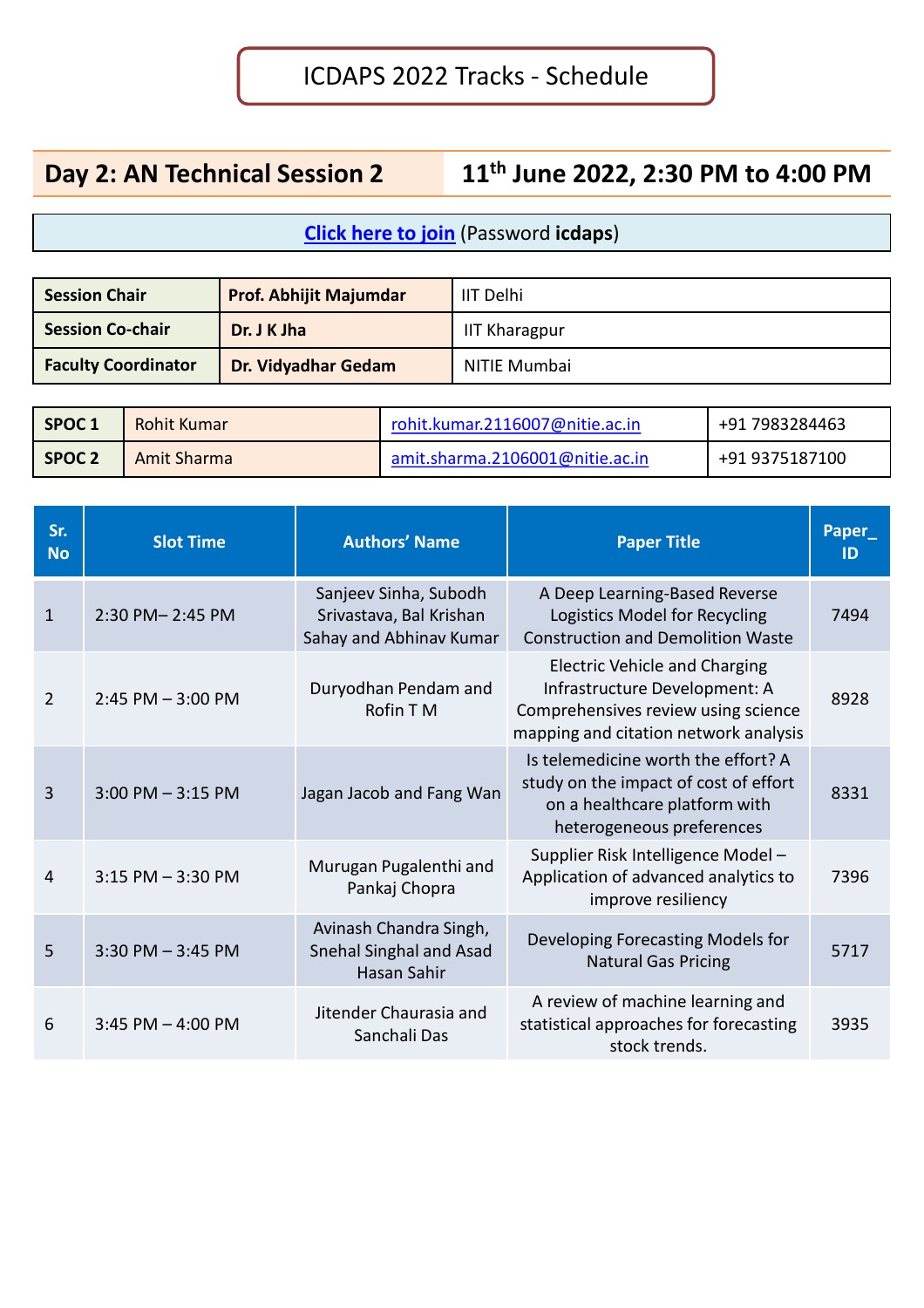# **Day 2: AN Technical Session 3 11th June 2022, 2:30 PM to 4:00 PM**

| <b>Session Chair</b>       | <b>Prof. G. Srinivasan</b> | <b>IIT Madras</b>  |
|----------------------------|----------------------------|--------------------|
| <b>Session Co-chair</b>    | Dr. Yash Daultani          | <b>IIM Lucknow</b> |
| <b>Faculty Coordinator</b> | <b>Dr. Mainak Mazumdar</b> | NITIE Mumbai       |

| SPOC 1            | Pramod Mahajan | pramod.mahajan.2106010@nitie.ac.in | +91 8407930393 |
|-------------------|----------------|------------------------------------|----------------|
| SPOC <sub>2</sub> | Sagar Ghuge    | sagar.ghuge.2019@nitie.ac.in       | +91 8552827277 |

| Sr.<br><b>No</b> | <b>Slot Time</b>      | <b>Authors' Name</b>                                                                                                      | <b>Paper Title</b>                                                                                                                | Paper_ID                    |
|------------------|-----------------------|---------------------------------------------------------------------------------------------------------------------------|-----------------------------------------------------------------------------------------------------------------------------------|-----------------------------|
| $\mathbf{1}$     | 2:30 PM-2:45 PM       | Abhijeet Ghadge and D G Mogale                                                                                            | <b>Big Data Analytics and its Applications</b><br>in Supply Chain Management: A<br>Literature Review                              | 6007                        |
| 2                | $2:45$ PM $-3:00$ PM  | Dr Vikash Sharma, Md Arfinul<br>Haque, Ayon Saha, Prof Nishikant<br>Mishra                                                | <b>Big Data Analytics for Smart</b><br>Operations in Service or<br>Manufacturing Sector using Invoice<br><b>Automation System</b> | <b>Direct</b><br>Submission |
| 3                | $3:00$ PM $-3:15$ PM  | Vivek Suneja                                                                                                              | The Rationale for Ethics in Public<br><b>Procurement: A Transaction Costs</b><br>Perspective                                      | <b>Direct</b><br>Submission |
| 4                | $3:15$ PM $-3:30$ PM  | Karn Harsora and Dr Ajay Gupta                                                                                            | <b>INTERMITTENT DEMAND</b><br>FORECASTING FOR HANDTOOLS IN<br><b>FORGING INDUSTRIES: A SVM MODEL</b>                              | 2991                        |
| 5                | $3:30$ PM $-3:45$ PM  | Dr.Kvn Lakshmi Lakshmi, Dr. Y<br>Fathima Fathima, R Ravichandran<br>Ravichandran and Mr.<br>Sathyanarayana Sathyanarayana | AN EMPIRICAL STUDY ON<br><b>RECRUITMENT MANAGEMENT</b><br>SYSTEMS: START OF A NEW ERA                                             | 2785                        |
| 6                | $3:45$ PM $- 4:00$ PM | Vishwas Patil, Rk Shyamasundar,<br>Abhilaksh Maheshwari and Pranav<br>Patel                                               | Evolving Goals of Supply-Chains: A<br>Case Study in Healthcare using<br><b>Blockchain Technology</b>                              | 2917                        |